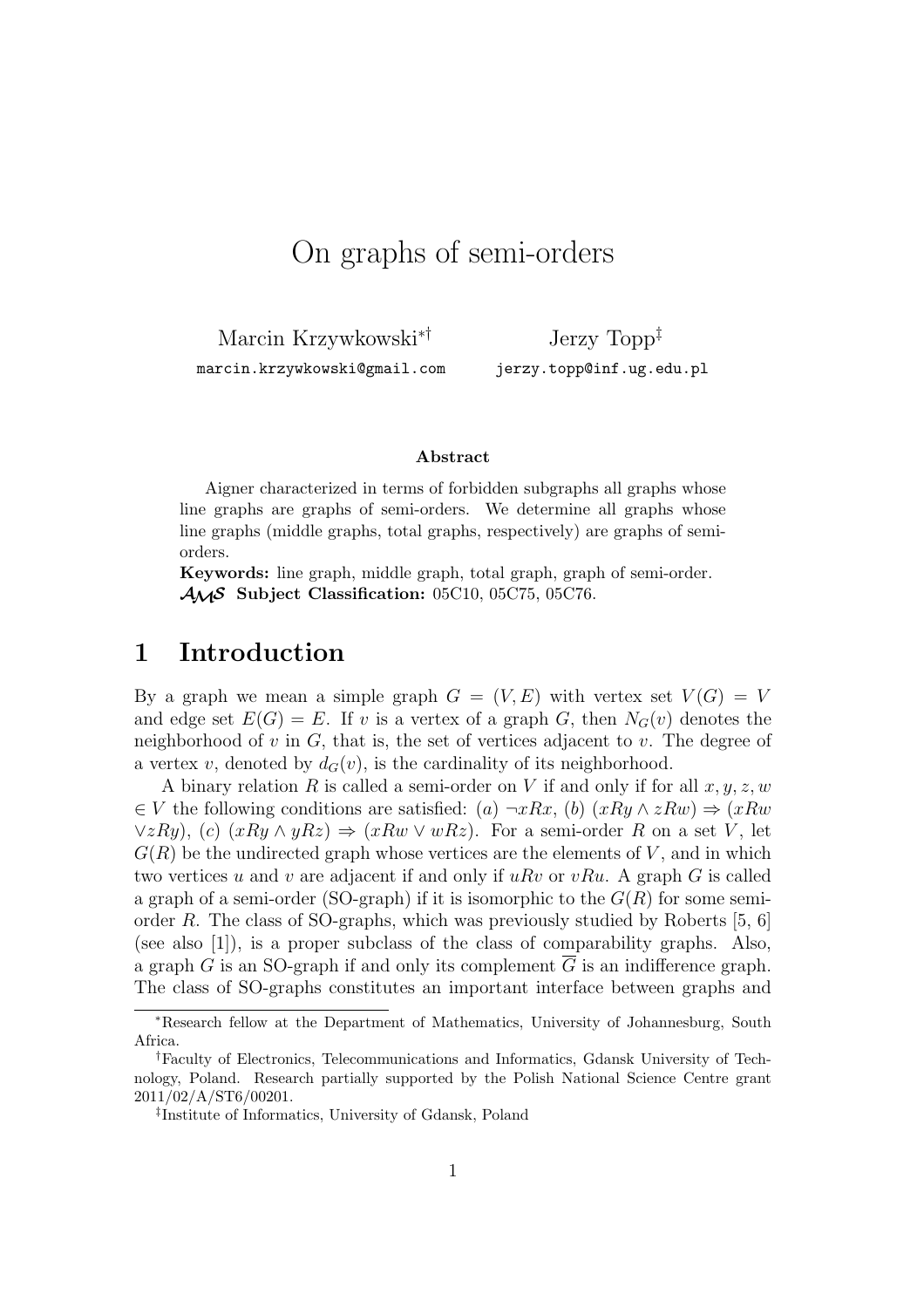semi-orders, both for theoretical investigations on their structural properties, and the development of efficient algorithmic methods for otherwise NP-hard problems on semi-orders and their graphs. They arise naturally in many contexts, such as scheduling, genetics, archeology (see [6]), and have been widely studied.

The following theorem is a characterization of SO-graphs in terms of forbidden induced subgraphs.

**Theorem 1 ([5])** *A graph* G *is an SO-graph if and only if it does not contain any of the graphs*  $K_3 \cup K_1$ ,  $L(S(K_{1,3}))$  *and the complement of*  $C_k$  (*for*  $k \geq 4$ ) *as an induced subgraph.*

The line graph of a graph  $G$ , denoted by  $L(G)$ , is the intersection graph  $\Omega(E(G))$  of the family  $E(G) = \{ \{u, v\} : uv \in E(G) \}$ , that is,  $L(G)$  is the graph whose vertices are in one-to-one correspondence with the edges of  $G$ , and two vertices of  $L(G)$  are adjacent if and only if the corresponding edges of G are adjacent. Aigner [1] characterized the graphs whose line graphs are SO-graphs.

**Theorem 2 ([1])** *The line graph* L(G) *is an SO-graph if and only if* G *contains no*  $K_3 \cup K_2$ ,  $K_{1,3} \cup K_2$ ,  $2K_{1,2}$ ,  $K_{2,3}$ ,  $C_5$ , or  $L(S(K_{1,3}))$  *as a subgraph, see Figure 1.* 



Figure 1

#### **2 Results**

Our study of SO-graphs originated with the above result of Aigner. We shall now determine the graphs  $G$  for which the line graphs  $L(G)$  are SO-graphs.

**Theorem 3** *The line graph* L(G) *is an SO-graph if and only if* G *is one of the graphs:*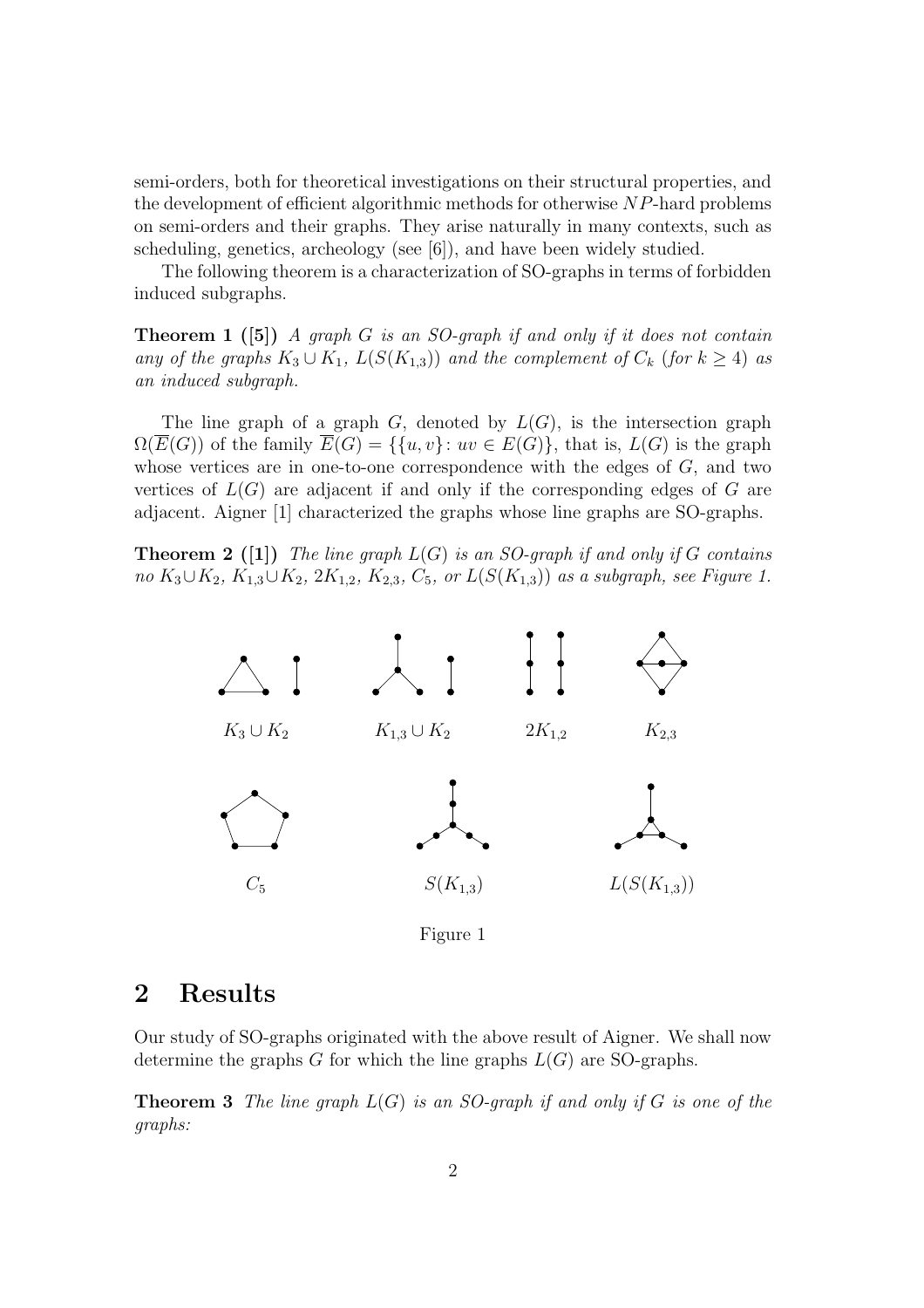(1)  $G = C_4 \cup pK_2 \cup lK_1;$ 

(2) 
$$
G = P_d \cup pK_2 \cup lK_1, \text{ where } d \leq 5;
$$

(3)  $G = F \cup lK_1$ , where l *is a nonnegative integer and* F *is a subgraph of one of the graphs given in Figure 2.*



Figure 2

**Proof.** The necessity follows from Theorem 2. On the other hand, since for every graph F and integer l we have  $L(F) = L(F \cup K_1)$ , the family of graphs whose line graphs are SO-graphs is completely determined by the family of graphs without isolated vertices whose line graphs are SO-graphs. Therefore we can confine our considerations only to graphs without isolated vertices. Let  $F$  be such a graph. Assume that the line graph  $L(F)$  is an SO-graph.

First assume that  $F$  is disconnected, and let  $k$  be the number of components of F. By Theorem 2, the graph F contains no  $2K_{1,2}$ . Therefore at most one component of F has at least two edges. Thus either  $F = kK_2$  or  $F = H \cup (k)$  $-1)K_2$ , where H is a connected component with at least two edges. In the first case,  $G = F \cup lK_1 = P_2 \cup (k-1)K_2 \cup lK_1$  is of the form (2). In the second case, since F contains no  $K_3 \cup K_2$ ,  $K_{1,3} \cup K_2$ ,  $2K_{1,2}$  or  $C_5$ , we conclude that H contains no  $K_3$ ,  $K_{1,3}$ ,  $2K_{1,2}$  or  $C_5$ . It is easy to observe that H is either  $C_4$  or a path on at most five vertices. Consequently,  $G = C_4 \cup (k-1)K_2 \cup lK_1$  or  $G = P_d \cup (k-1)K_2 \cup lK_1$ , where  $d \leq 5$ . Thus G is a graph of the form either (1) or (2).

Now assume that the graph F is connected. Let  $d = d(F)$  be the diameter of F, and let  $P = (v_0, v_1, \ldots, v_d)$  be a diametrical path in F. For a positive integer k, let  $Y_k$  be the set of vertices of F at distance k from the path P, i.e.,  $Y_k = \{x \in V(F) : d_F(x, P) = \min_{y \in V(P)} d_F(x, y) = k\}.$  By  $Y(i)$  we denote the set of vertices which belong to  $Y_1$  and are adjacent to the vertex  $v_i$  of P. Note that  $Y_1 = \bigcup_{i=0}^d Y(i)$ . If  $d(F) \geq 5$ , then the subgraph of F generated by the edges  $v_0v_1, v_1v_2, v_3v_4$  and  $v_4v_5$  is isomorphic to  $2K_{1,2}$ . Theorem 2 implies that  $L(F)$  is not an SO-graph.

Now assume that  $d(F) = 4$ . If  $V(F) = V(P)$ , then  $F = P = P_5$  and F is a subgraph of  $G_1$  shown in Figure 2. Now assume that  $V(F) \neq V(P)$ . Thus F is a supergraph of P and  $Y_1 \neq \emptyset$ . First we claim that  $Y(0) = \emptyset$ . Otherwise, for  $x \in Y(0)$  the subgraph of F generated by the edges  $xv_0$ ,  $v_0v_1$ ,  $v_2v_3$  and  $v_3v_4$ is isomorphic to  $2K_{1,2}$ , a contradiction to Theorem 2. Obviously, we also have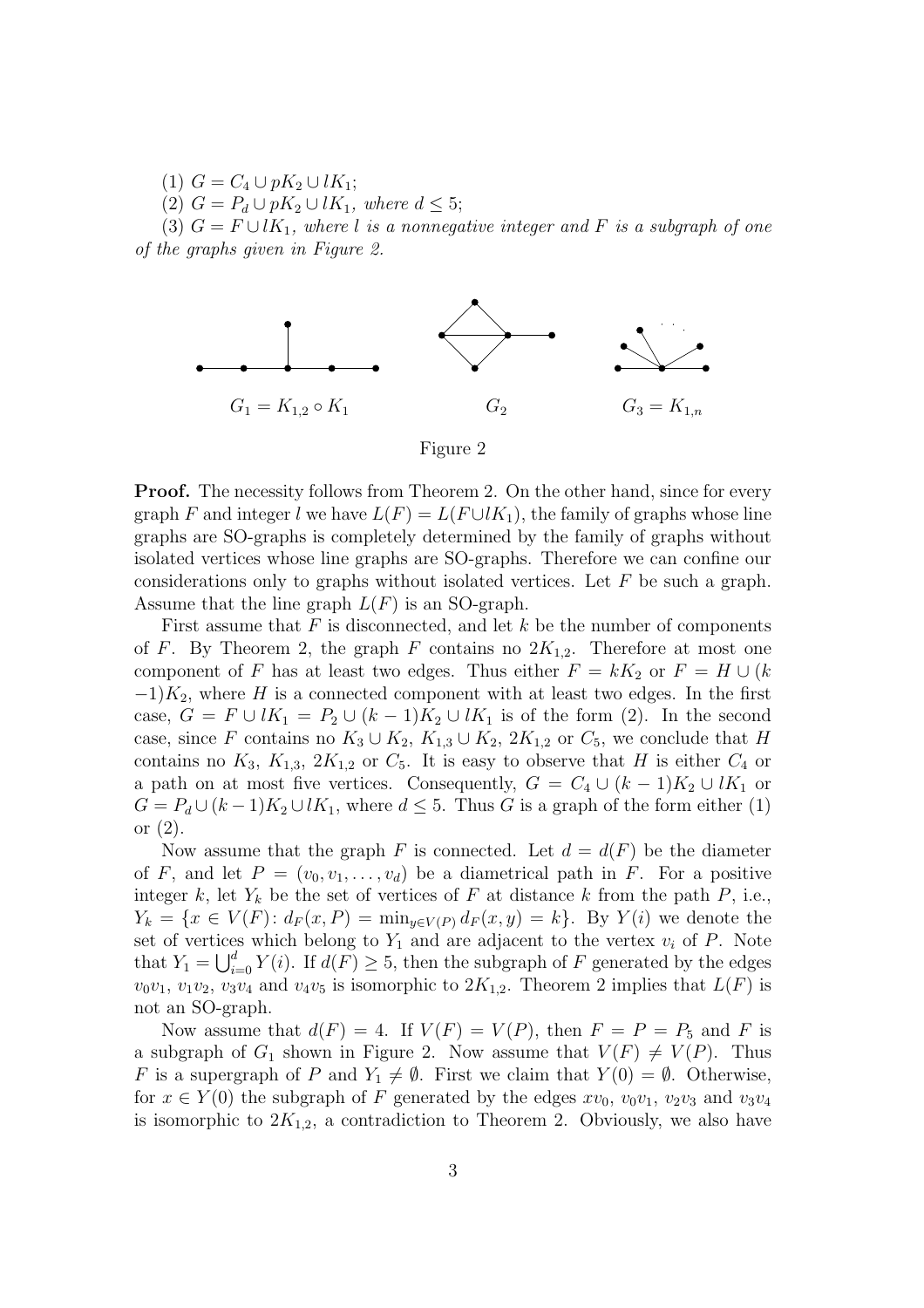$Y(4) = \emptyset$ . Similarly we can show that  $Y(1) = Y(3) = \emptyset$ . We now conclude that  $Y(2) \neq \emptyset$ . The impossibility of  $K_{1,3} \cup K_2$  in F implies that  $|Y(2)| = 1$ . From this and the fact that  $S(K_{1,3})$  cannot be a subgraph of F it follows that  $Y_k = \emptyset$  for  $k \geq 2$ , and hence F is the graph  $G_1$  shown in Figure 2.

Now assume that  $d(F) = 3$ . Then either  $F = P = P_4$  (and F is a subgraph of  $G_1$  and  $G_2$  shown in Figure 2) or F is a supergraph of  $P_4$ . In the second case, the impossibility of  $K_{1,3} \cup K_2$  in F implies that each of the sets  $Y(i)$  has at most one element. First we prove that some of the sets  $Y(0)$  and  $Y(3)$  is empty. Suppose that both these sets are nonempty. We have either  $Y(0) = Y(3)$ or  $Y(0) \neq Y(3)$ , and then  $C_5$  or  $2K_{1,2}$  is a subgraph of F, a contradiction to Theorem 2. In the case  $Y(0) \neq \emptyset$  (and then  $Y(3) = \emptyset$ ), let x be the unique vertex of  $Y(0)$ . Since  $d_F(x, v_3) \leq 3$  and F contains no  $K_3 \cup K_2$  or  $2K_{1,2}$ , it is easy to observe that we must have  $Y(0) = Y(2) = \{x\}, Y(1) = Y(3) = \emptyset$ , and then  $Y_k = \emptyset$  for  $k \geq 2$ . From this we conclude that F is the cycle of length four with one pendant edge, and it is a subgraph of the graph  $G_2$  shown in Figure 2. Now suppose that  $Y(0) = Y(3) = \emptyset$  and  $Y(1) \cup Y(2) \neq \emptyset$ . Since  $2K_{1,2}$  is not a subgraph of F, the set  $Y(1) \cup Y(2)$  has only one element, say x. Hence we have either  $x \notin Y(2)$ ,  $x \notin Y(1)$  or  $\{x\} = Y(1) = Y(2)$ . Further, we have  $Y_k = \emptyset$  for  $k \geq 2$ . Otherwise  $Y_2 \neq \emptyset$  and  $xy \in E(F)$  for  $y \in Y_2$ . But now either  $d_F(y, v_3) = d_F(y, v_0) = 4 > d(F)$ , or  $L(S(K_{1,3}))$  is a subgraph of  $F$ , a contradiction. From this it follows that  $F$  is a graph obtained from a path  $P_4$  by attaching a new vertex and joining it to one or two inner vertices of  $P_4$ . Finally, note that in each case the graph F is a subgraph of the graph  $G_2$ shown in Figure 2.

Now assume that  $d(F) = 2$ . The result is obvious if  $F = P = P_3$ . In the case  $F \neq P_3$ , since  $K_{1,3} \cup K_2$  cannot be a subgraph of F, we have  $|Y(0)| \leq 2$  and  $|Y(2)| \le 2$ . If  $|Y(0)| = 2$ , say  $Y(0) = \{x, y\}$ , then, since none of  $K_3 \cup K_2$ ,  $K_{1,3} \cup K_2$ and  $K_{2,3}$  is a subgraph of F, it must be  $xy \notin E(F)$  and  $Y(2) \not\subset Y(0)$ . Hence we have either  $Y(2) = \emptyset$ , or  $|Y(2)| = 1$ , say  $Y(2) = \{y\}$ . In the first case, since  $d_F(x, v_2) = d(F)$  and  $d_F(y, v_2) = d(F)$ , we have  $xv_1, yv_1 \in E(F)$ . Then we easily obtain  $Y(1) = Y(0)$ . Therefore F contains an induced subgraph isomorphic to  $G_2$ . Since F contains no  $2K_{1,2}$ , the graph  $G_2$  cannot be a proper induced subgraph of F. Hence  $F = G_2$ . We now show that the second case cannot occur. Otherwise, similarly as in the first case, we have  $xv_1 \in E(F)$ . Then  $K_3 \cup K_2$  is a subgraph of F, a contradiction. Now suppose that  $|Y(0)| = |Y(2)| = 1$ . First we show that, if  $Y(0) = \{x\}$  and  $Y(2) = \{y\}$ , then  $x = y$ . Suppose the contrary. Since  $d_F(x, v_2) = d(F)$ , we get  $xv_1 \in E(F)$  or  $xy \in E(F)$ . Hence  $K_3 \cup K_2$  or  $C_5$  is a subgraph of F, a contradiction. Therefore we get  $Y(0) = Y(2)$ . In respect that  $K_{1,3} \cup K_2$  cannot be a subgraph of F, we must have  $|Y(1)| \leq 2$ . If  $|Y(1)| = 2$ , then, by the impossibility of  $2K_{1,2}$  in F we have  $Y(0) = Y(2) \subset Y(1)$ ,  $Y_2 = \emptyset$ , and therefore  $F = G_2$ . In the case  $|Y(1)| \leq 1$ , by the same arguments we get that F is a subgraph of  $G_2$ . If  $Y(2) = \emptyset$  and  $Y(0)$  has only one element, say x, then, since  $d_F(x, v_2) = d(F)$ , it must be  $xv_1 \in E(F)$ , and therefore  $Y(0) \subset Y(1)$ .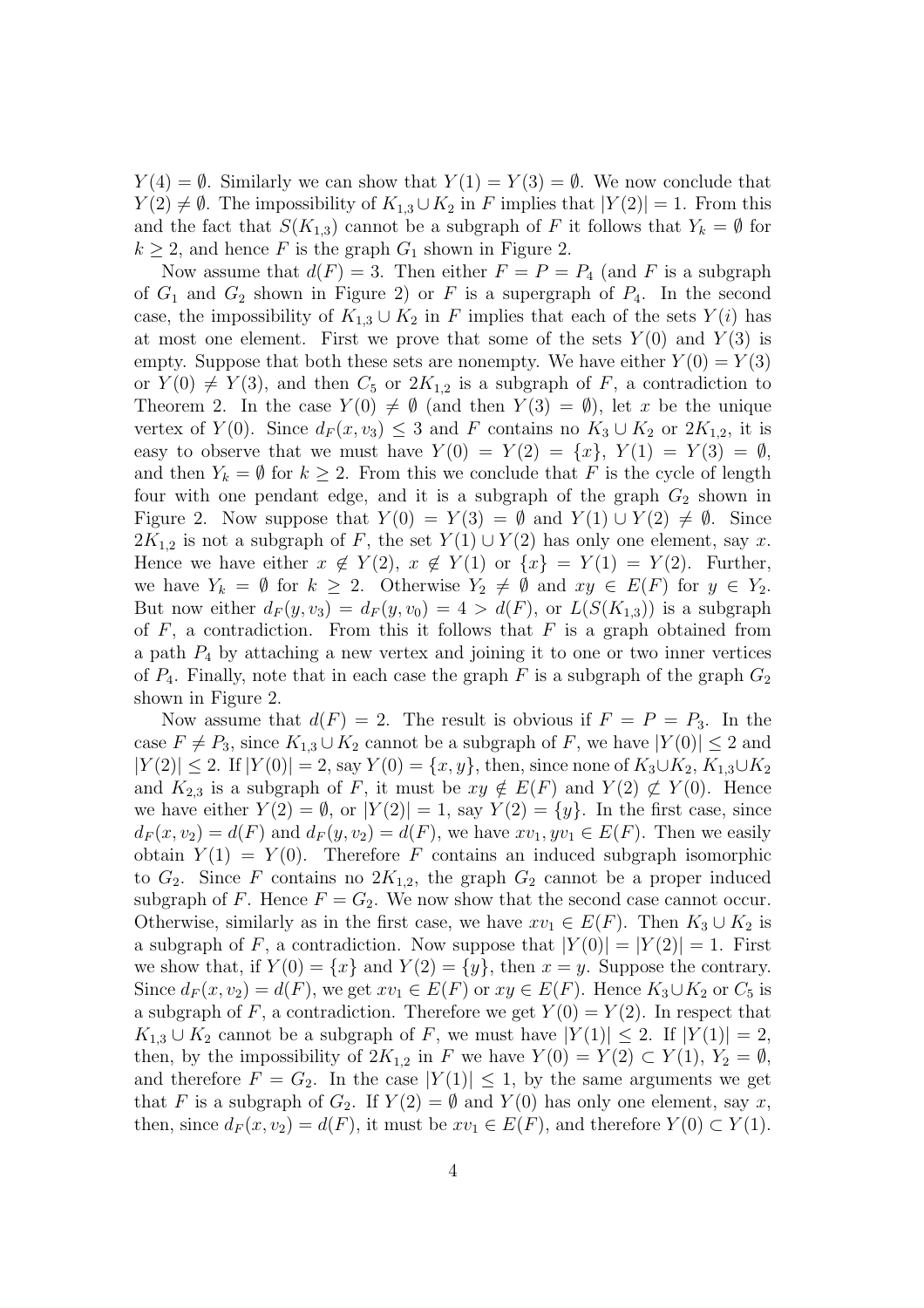From the absence of  $K_{1,3} \cup K_2$  in F it follows that  $|Y(1)| \in \{1,2\}$ . In the case  $|Y(1)| = 1$  we have  $Y_1 = \{x\}$  and  $Y_2 = \emptyset$ . Thus F is a cycle of length three with one pendant edge, and it is a subgraph of  $G_2$ . If  $|Y(1)| = 2$ , then  $Y_1 = Y(1)$ ,  $Y_2 = \emptyset$ , and therefore F is a subgraph of  $G_2$ . In the case  $Y(0) = Y(2) = \emptyset$  we have  $Y(1) = Y_1 \neq \emptyset$ . First observe that  $Y_2 = \emptyset$ . Otherwise, for  $y \in Y_2$ , any shortest path joining y and  $v_0$  must contain the vertex  $v_1$  and some vertex of  $Y_1$ . Therefore  $d_F(y, v_0) = 3 > d(F)$ , a contradiction. If no two vertices of  $Y(1)$  are adjacent, then  $F = G_3 = K_{1,n}$  for  $n = |Y(1)| + 2$ . If some vertices of  $Y(1)$  are adjacent, then from the absence of  $K_{1,3} \cup K_2$  in F it follows that  $|Y(1)| = 2$  and  $F$  is a cycle  $C$  of length three with two pendant edges incident to the same vertex of C. Hence, F is a subgraph of  $G_2$ .

If  $d(F) = 1$ , then F is a complete graph  $K_n$ . Since  $C_5$  cannot be a subgraph of F, we get  $F = K_n$  for some  $n \leq 4$ .

The following result follows from Theorems 1 and 3.

**Corollary** 4 Let H be a connected component of a graph  $G$ . If the line graph  $L(G)$ *is an SO-graph, then*  $H$  *is either an SO-graph, the path*  $P_5$ *, or the graph*  $G_1$  *given in Figure 2.*

The middle graph  $M(G)$  of a graph G is defined to be the intersection graph  $\Omega(F)$  of the family  $F = \overline{V}(G) \cup \overline{E}(G) = \{\{v\} : v \in V(G)\} \cup \{\{u,v\}$ :  $uv \in E(G)$ . It is known that  $M(G)$  is isomorphic to the line graph  $L(G \circ K_1)$ of the corona  $G ∘ K_1$  of G and  $K_1$ , see [4]. (The graph  $G ∘ K_1$  is a graph obtained by taking G and  $|V(G)|$  copies of  $K_1$ , and joining the *i*-th vertex of G to the *i*-th copy of  $K_1$ .)

We now determine graphs G for which the middle graph  $M(G)$  is an SO-graph.

**Corollary 5** *The middle graph* M(G) *is an SO-graph if and only if* G *is either*  $K_2, K_2 \cup pK_1$  *or*  $pK_1$ *, where p is an arbitrary nonnegative integer.* 

**Proof.** First assume that G is one of the graphs  $K_2$ ,  $K_2 \cup pK_1$  or  $pK_1$ . Then  $G \circ K_1$  is one of  $G_1 = K_{1,2} \circ K_1 = K_2 \circ K_1$ ,  $P_3 \cup pK_2$ , or  $pK_2$ . By Theorem 3, the middle graph  $M(G) = L(G \circ K_1)$  is an SO-graph.

Now assume that  $M(G) = L(G \circ K_1)$  is an SO-graph. By Theorem 2, the graph  $G \circ K_1$  contains no  $K_3 \circ K_1$ ,  $2K_{1,2}$  or  $S(K_{1,3})$ . Therefore G does not contain any cycle, and it must be  $\Delta(G) \leq 2$ . This implies that G is a union of disjoint paths. Now it is easy to verify that the only possible graphs G are  $K_2$ ,  $K_2 \cup pK_1$  and  $pK_1$ .  $\blacksquare$ 

The total graph of a graph  $G$ , denoted by  $T(G)$ , is the intersection graph  $\Omega(F)$  of the family  $F = \overline{E}(G) \cup \overline{VE}(G) = \{\{u,v\}: uv \in E(G)\} \cup \{\{u\} \cup \{\{u,v\}\}\}$ :  $v \in N_G(u)$ :  $u \in V(G)$ , that is,  $T(G)$  is the graph for which there exists a oneto-one correspondence between its vertices and the vertices and edges of G such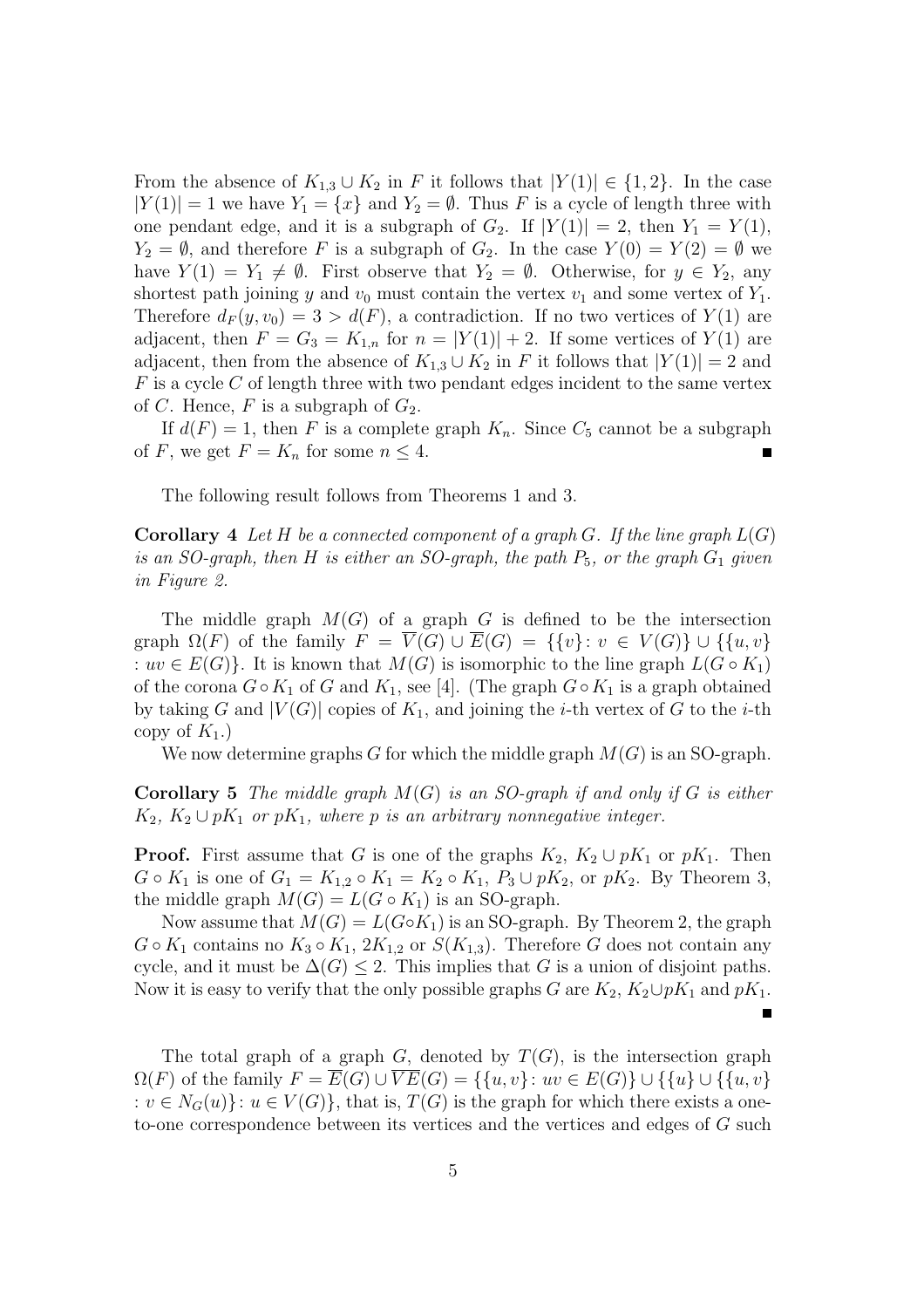that two vertices of  $T(G)$  are adjacent if and only if the corresponding elements in G are adjacent or incident. This concept was originated by Behzad [3]. It is interesting to note that the graphs  $G$  and  $L(G)$  are induced subgraphs of the total graph  $T(G)$ .

We now determine graphs G for which the total graph  $T(G)$  is an SO-graph.

**Theorem 6** *The total graph*  $T(G)$  *of a graph G is an SO-graph if and only if*  $G$ *is one of the graphs*  $K_2$ ,  $K_{1,2}$ ,  $K_3$  *or*  $nK_1$  *for an arbitrary nonnegative integer n*.

**Proof.** Since none of induced subgraphs of the total graphs  $T(nK_1)$ ,  $T(K_2)$ ,  $T(K_{1,2}), T(K_3)$  (see Figure 3) is isomorphic to any of the forbidden subgraphs enumerated in Theorem 1, the graphs  $T(nK_1)$ ,  $T(K_2)$ ,  $T(K_{1,2})$ ,  $T(K_3)$  are SOgraphs.

Now assume that  $T(G)$  is an SO-graph and  $G \neq nK_1$ . First we claim that every two edges vu and wt of G are adjacent. Otherwise, the subgraph induced by the vertices  $v, u, \{v, u\}$  and  $\{w, t\}$  in  $T(G)$  is isomorphic to  $K_3 \cup K_1$ , a contradiction to Theorem 1. Next we show that every vertex of  $G$  is incident or adjacent to every edge of  $G$ . Suppose not, and let  $v$  be a vertex of  $G$  which is neither incident or adjacent to any edge uw of G. Then the subgraph induced by the vertices v, u, w and  $\{u, w\}$  in  $T(G)$  is isomorphic to  $K_3 \cup K_1$ , a contradiction.



Figure 3

#### **3 Remarks**

A graph G is called to be uniquely semi-orderable (USO) if G is an SO-graph and if P and Q are two relations such that  $G(P) = G(Q)$ , then  $P = Q$  or  $P = Q^{-1}$ , where  $Q^{-1}$  denotes the dual of Q. Combining the results of Theorem 3 (Corollary 5 and Theorem 6, respectively) and the characterization of USO-graphs [[1], Theorem 17; [2], Theorem 3] we can easily characterize graphs whose line graphs (middle graphs, total graphs, respectively) are USO-graphs.

Problems considered in the previous section can be reformulated in terms of graph equations of type:

(1)  $L(G) = H$ ,